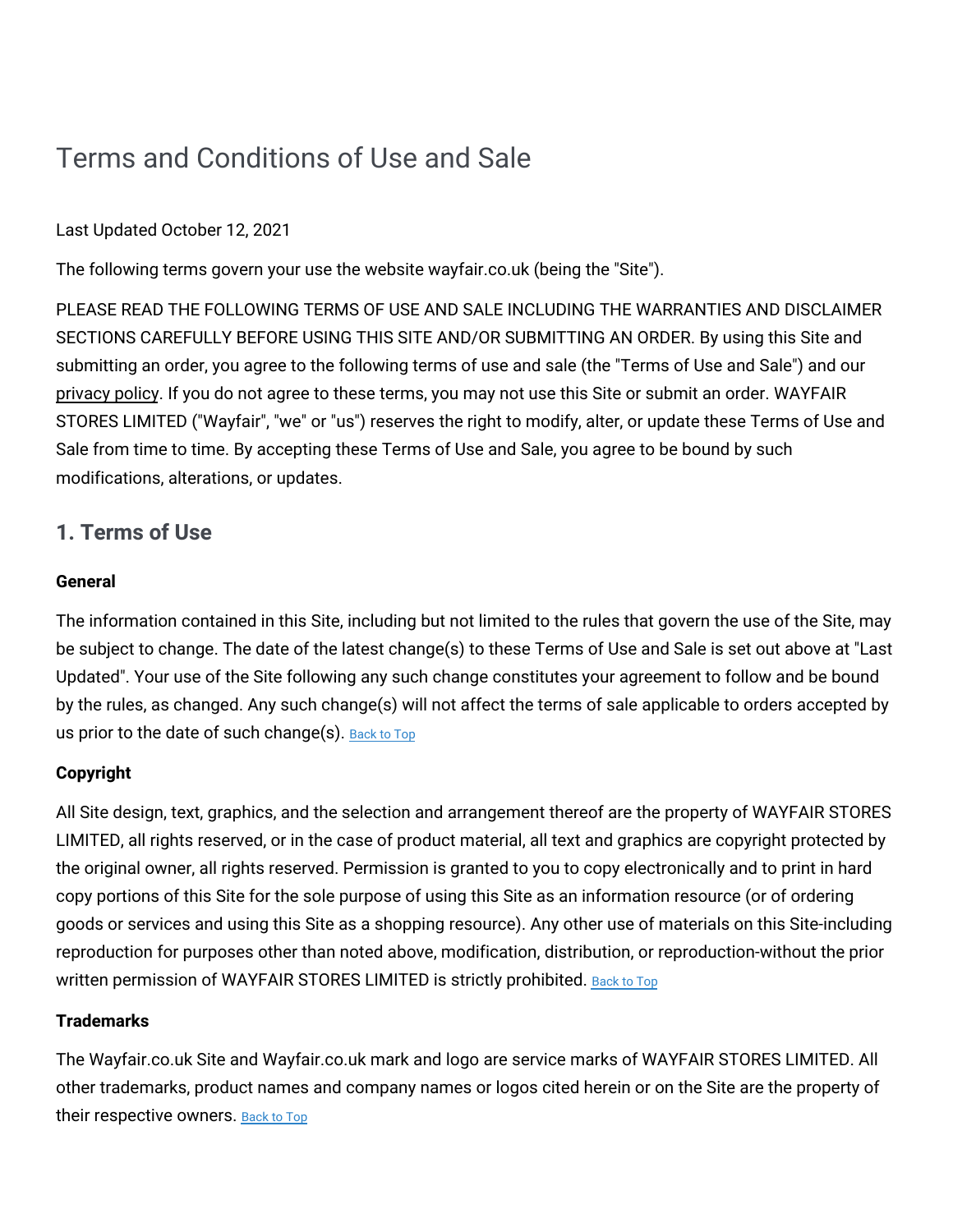## **Links to Other Web Sites**

We make no claim or representation, and accept no responsibility, regarding the quality, nature, or reliability of any external or third party sites accessible by hyperlinks from this Site, or any external or third party sites linking to this Site. [Back](#wfuk-terms-top) to Top

## **User-Generated Content**

From time to time, the Sites permit the submission of content, such as comments, blogs and product reviews, generated by you and other users (**"User Content"**).

You are solely responsible for your own User Content and the consequences of posting or publishing it. Any User Content or other material, information or ideas that you submit to or post or publish on the Sites is nonconfidential and non-proprietary.

By submitting User Content, you represent and warrant to Wayfair that: (i) your User Content does not violate any copyright, trademark, trade secret, patent or other intellectual property right, any right of privacy or publicity of any third party or any applicable law, rule or regulation, (ii) you own or have the legal right to use and authorize Wayfair to use your User Content, including written consent to use of any product or the name, voice, likeness or any other applicable personal rights of each identifiable person featured or referenced in your User Content and (iii) your User Content does not violate Wayfair's Acceptable Use Policy set forth below.

As between you and Wayfair, you will retain all of your ownership rights in and to your User Content. By submitting User Content to Wayfair, you hereby grant to Wayfair a perpetual, worldwide, non-exclusive, irrevocable, royalty-free, sublicensable (through multiple tiers) and transferable right and license to use, reproduce, distribute, edit, modify, translate, reformat, prepare derivative works based upon, display publicly, perform publicly and otherwise exploit (including but not limited to over the Internet, broadcast television or any other uses or media) your User Content, in whole or in part, including future rights that Wayfair (or its successor) may otherwise become entitled to that do not yet exist, as well as new uses, media, means and forms of exploitation throughout the universe exploiting current or future technology yet to be developed. You also hereby grant each user of the Sites a non-exclusive license to access your User Content through the Sites and to use, access, watch, reproduce, distribute, transmit, forward, display and perform such User Content in whole or in part, to the extent permitted by the Sites under these Terms of Use.

Wayfair does not endorse any User Content or any opinion, recommendation, or advice expressed therein. Wayfair reserves the right but is not obligated to monitor User Content or other content sent to or through the Sites. Wayfair has the right to refuse, remove, edit or delete any User Content and/or to terminate any user's **access to the Sites for any reason.** Wayfair takes no responsibility for User Content. [Back](#wfuk-terms-top) to Top

# **Social Media Tag Usage**

BY USING #WAYFAIRATHOME, @WAYFAIR AND ANY OTHER SIMILAR SOCIAL MEDIA TAG IN ANY WAY RELATED TO ANY OF THE SITES, EACH USER AGREES TO PROVIDE WAYFAIR WITH AN UNRESTRICTED, IRREVOCABLE, ROYALTY-FREE, PERPETUAL, FULLY PAID-UP, TRANSFERABLE, WORLDWIDE LICENSE TO USE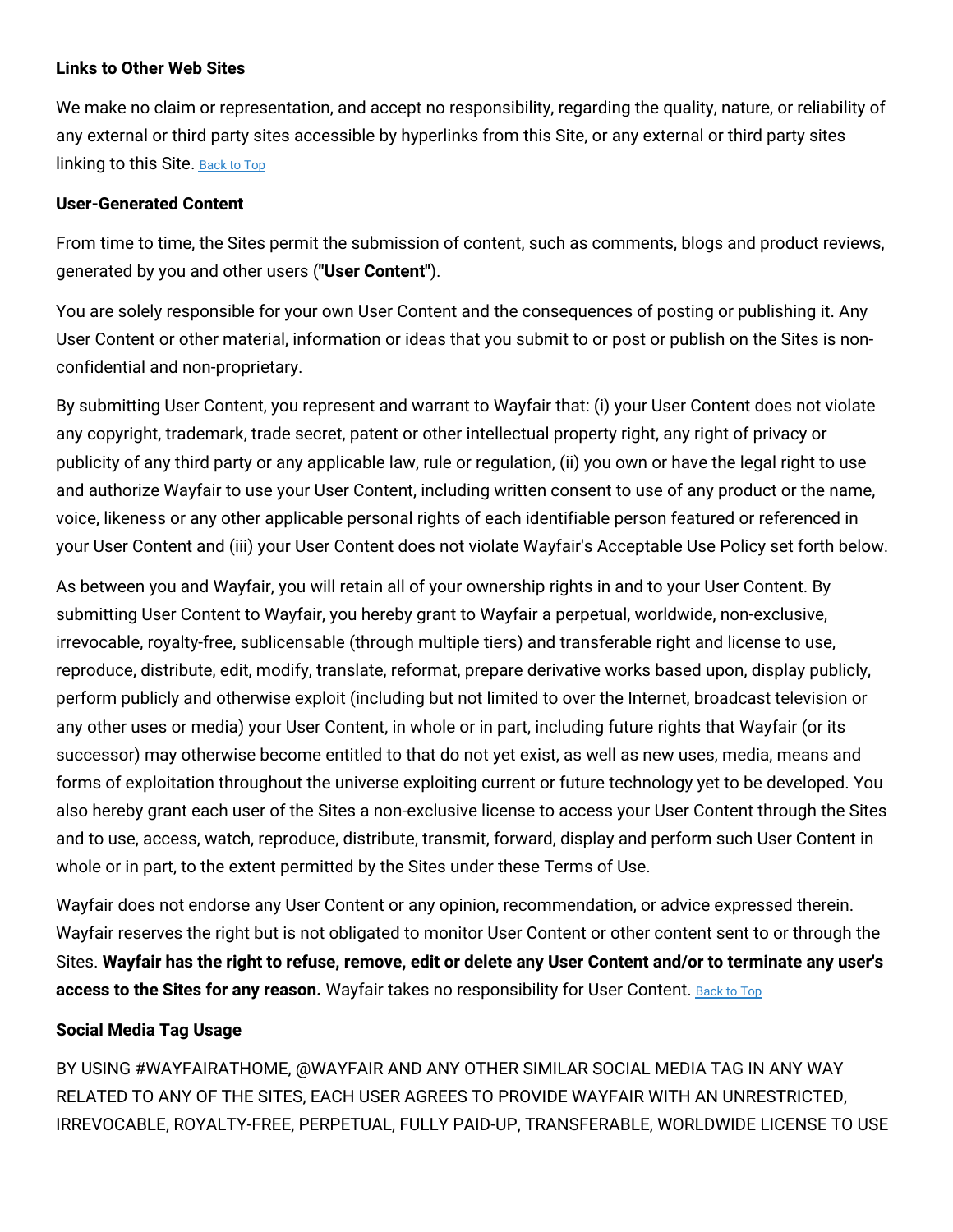THE UPLOADED IMAGE(S) IN ANY AND ALL MARKETING MATERIALS, ON SPONSOR'S WEBSITES, AND THROUGH ALL SOCIAL MEDIA CHANNELS. EACH USER REPRESENTS AND WARRANTS THAT UPLOADED IMAGES DO NOT INFRINGE THE INTELLECTUAL PROPERTY RIGHTS OF ANY THIRD PARTY, INCLUDING, BUT NOT LIMITED TO, COPYRIGHTS AND TRADEMARK RIGHTS. [Back](#wfuk-terms-top) to Top

## **Acceptable Use Policy**

By submitting User Content and otherwise using the Sites, you agree not to: (i) submit any User Content that is protected by or otherwise subject to any third party intellectual property or proprietary rights (including any privacy and publicity rights) unless you own or have permission from the rightful owner of such rights to post such User Content and to grant Wayfair all of the rights granted herein; (ii) upload, post, e-mail or otherwise transmit any content that is unlawful, harmful, threatening, abusive, harassing, tortious, defamatory, vulgar, obscene, libelous, hateful or racially, ethnically or otherwise objectionable; (iii) use the Sites to harm any person or entity, including Wayfair; (iv) impersonate any person or entity, including but not limited to, a representative of Wayfair, or falsely state or otherwise misrepresent your affiliation with a person or entity; (v) forge headers or otherwise manipulate identifiers in order to disguise the origin of any content transmitted to or through the Sites; (vi) upload, post, e-mail or otherwise transmit any unsolicited or unauthorized advertising, promotional materials, junk mail or any other form of solicitation; (vii) upload, post, e-mail or otherwise transmit any content that contains computer viruses or other computer code, files or programs that interrupt, destroy or limit the functionality of the Sites or any other computer software or hardware or telecommunications equipment; (viii) intentionally or unintentionally violate any applicable local, state, national or international laws, rules or regulations; (ix) collect, store or use personal information about other users of the Sites without their consent; (x) use the Sites (including through submission of User Content) to disparage or make unsubstantiated claims about any person, third party or its/their products or services; (y) use any of the Sites in any manner that could overburden or impair any of the Sites or the networks or systems connected to the Sites; and/or (z) use any device, software or instrumentality to interfere with the proper working of the Sites or disobey any requirements, procedures, policies or regulations of networks connected to the Sites.

You also agree that you will not violate or attempt to violate the security of the Sites. Violations of system or network security may result in civil or criminal liability. Wayfair reserves the right to investigate occurrences which may involve such violations and may involve and cooperate with, law enforcement authorities in prosecuting users who have participated in such violations. [Back](#wfuk-terms-top) to Top

# **Warranties and Disclaimers: Use of this Site**

We intend for the information and data contained in the Site or provided via other channels, including but not limited to phone and email, to be accurate and reliable, however, since the information and data have been compiled from a variety of sources, it is provided "AS IS" and "AS AVAILABLE". You expressly agree that your use of this Site is at your sole risk. WE, SOLELY TO THE EXTENT THAT ANY SUCH WARRANTIES CAN BE EXCLUDED IN ACCORDANCE WITH APPLICABLE LAW, EXPRESSLY DISCLAIM ALL WARRANTIES AND/OR CONDITIONS, EXPRESS OR IMPLIED, RELATING TO AVAILABILITY OF THE SITE OR TO INFORMATION AND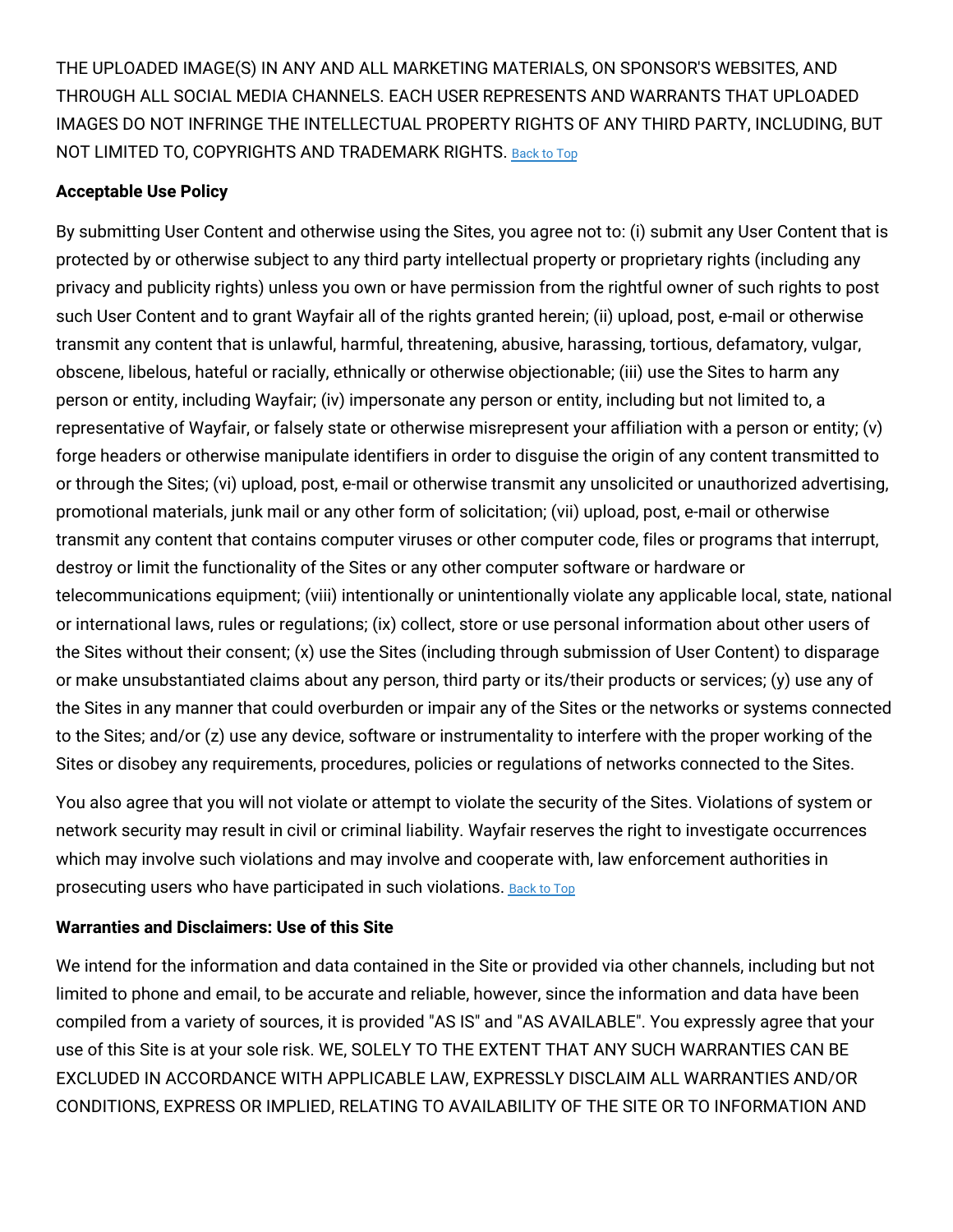DATA CONTAINED IN OR REFERENCED BY THIS SITE, INCLUDING, BUT NOT LIMITED TO, IMPLIED WARRANTIES AND/OR CONDITIONS, NON-INFRINGEMENT, COMPATIBILITY, SECURITY, ACCURACY, CONDITIONS OF COMPLETENESS, OR ANY IMPLIED WARRANTY ARISING FROM COURSE OF DEALING OR USAGE OR TRADE. [Back](#wfuk-terms-top) to Top

# **Limitation of Liability: Use of this Site**

IN NO EVENT SHALL WE OR OUR OFFICERS, DIRECTORS, EMPLOYEES, AGENTS, SUCCESSORS, SUBSIDIARIES, DISTRIBUTORS, AFFILIATES OR THIRD PARTIES PROVIDING INFORMATION ON THIS SITE OR VIA OTHER CHANNELS, INCLUDING BUT NOT LIMITED TO PHONE AND EMAIL, BE LIABLE TO ANY USER OF THE SITE OR ANY OTHER PERSON OR ENTITY FOR ANY DIRECT, INDIRECT, SPECIAL, INCIDENTAL, PUNITIVE, CONSEQUENTIAL OR EXEMPLARY DAMAGES (INCLUDING, BUT NOT LIMITED TO, DAMAGES FOR LOSS OF PROFITS, LOSS OF DATA OR LOSS OF USE) ARISING OUT OF THE USE OR INABILITY TO USE THE SITE OR ANY INFORMATION CONTAINED THEREON, WHETHER BASED UPON WARRANTY, CONTRACT, TORT, OR OTHERWISE, EVEN IF WE HAVE BEEN ADVISED OF OR SHOULD HAVE KNOWN OF THE POSSIBILITY OF SUCH DAMAGES OR LOSSES, EXCEPT WHERE LIABILITY CANNOT BE EXCLUDED IN ACCORDANCE WITH APPLICABLE LAW.

NOTHING IN THESE TERMS OF USE SHALL EXCLUDE OR LIMIT LIABILITY FOR DEATH OR PERSONAL INJURY CAUSED BY NEGLIGENCE, OR FOR FRAUD OR FRAUDULENT MISREPRESENTATION.

You hereby acknowledge that the preceding paragraph shall apply to all information or data available from us through the Site or other channels. [Back](#wfuk-terms-top) to Top

# **Governing Law**

The Site is operated by us from our offices in Boston, Massachusetts, USA. These terms of use and any noncontractual obligations arising from them or in relation to them shall be governed and construed in accordance with the laws of England and Wales and you can bring legal proceedings in respect of any claim arising out of or in connection with these terms (including non-contractual disputes) in the English courts. If however, you live in Scotland, Northern Ireland or Ireland, you can also bring legal proceedings in Scotland, Northern Ireland or Ireland (as relevant).

We make no representation that the information in the Site is appropriate or available for use in other locations, and access to the Site from territories where the content of the Site may be illegal is prohibited. Those who choose to access the Site from other locations do so on their own initiative and are responsible for compliance with applicable local laws.

Use of this Site constitutes acceptance of our Terms of Use. Copyright 2002 – 2020, WAYFAIR STORES LIMITED. All rights reserved. [Back](#wfuk-terms-top) to Top

# **2. Terms of Sale**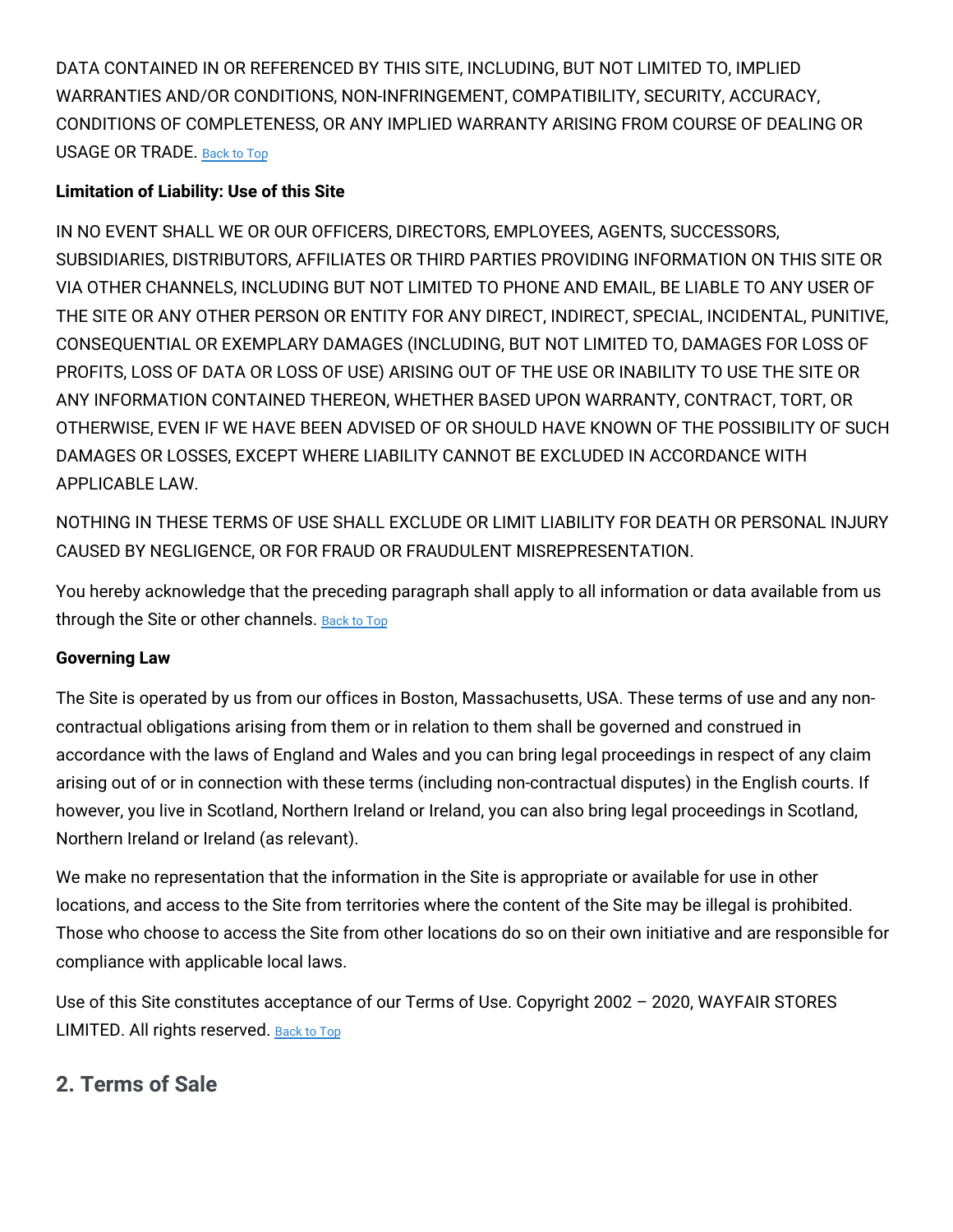The following sets out the terms and conditions upon which we supply products to you. Where you are buying products as a consumer, nothing in these terms and conditions affects your legal rights, and we have a legal duty to supply products that conform to the contract between us. Further information regarding your legal rights can be found on the Citizens Advice website at [www.adviceguide.org.uk.](http://adviceguide.org.uk/)

#### **Order Acceptance**

If we accept your order, we will send you a confirmation of this by email. The receipt of an email order confirmation by you constitutes our acceptance of an order and the conclusion of a contract between us to sell the goods you have ordered, subject to these terms (the "Contract"). You should retain that email for your records. Whereas, following such acceptance, we will always seek to meet the requirements of your order, there may be circumstances following confirmation where we are unable to ship products due to unavailability (of which we were not aware at the time of confirmation of the order). If that is the case, we will notify you as soon as possible and will refund the money for the unavailable products back onto your card or into your account. If the payment process has not begun at that time, the money for such products will not be taken out of your account or from your card. Our acceptance does not therefore guarantee and is subject to the availability of products following the receipt of the confirmation email by you. [Back](#wfuk-terms-top) to Top

#### **Our products**

Prices and availability of products on the Site are subject to change without notice. While we endeavour not to make any errors on the Site and to ensure that the descriptions, details and dimensions of our products, our prices and other information about us or our products, are accurate and up to date, errors can occur. Errors will be corrected when discovered, and we reserve the right to revoke any stated offer and to correct any errors, inaccuracies, or omissions (including after an order has been submitted). If we identify an error that materially impacts your confirmed order, we will notify you as soon as possible and will provide you with the option of cancelling your order in full or the part(s) of your order affected by the misinformation. If you make such a cancellation, the money for the cancelled part of your order will be refunded to your account or onto your card (or will not be taken at all if the payment process has not begun at that time). This in no way restricts or limits your ability to return the goods in line with our returns policy. [Back](#wfuk-terms-top) to Top

#### **Prices and Payment**

The price of the product will be as shown on the order pages when you place your order. Payment for the product is required on dispatch. If items are shipped in instalments, payment may be taken in instalments as each is product is dispatched (but will not exceed the order total). Where payment has not been received, we are under no obligation to deliver the product to you. Our invoice(s) for the price of the products you purchase are set out in the email order confirmation we send to you. You can also review and print these invoices at any time by logging in to "My [Account"](https://www.wayfair.co.uk/v/account/welcome/show) section of the Site. You should retain copies of the invoices for your records. [Back](#wfuk-terms-top) to Top

#### **Klarna Payment Options**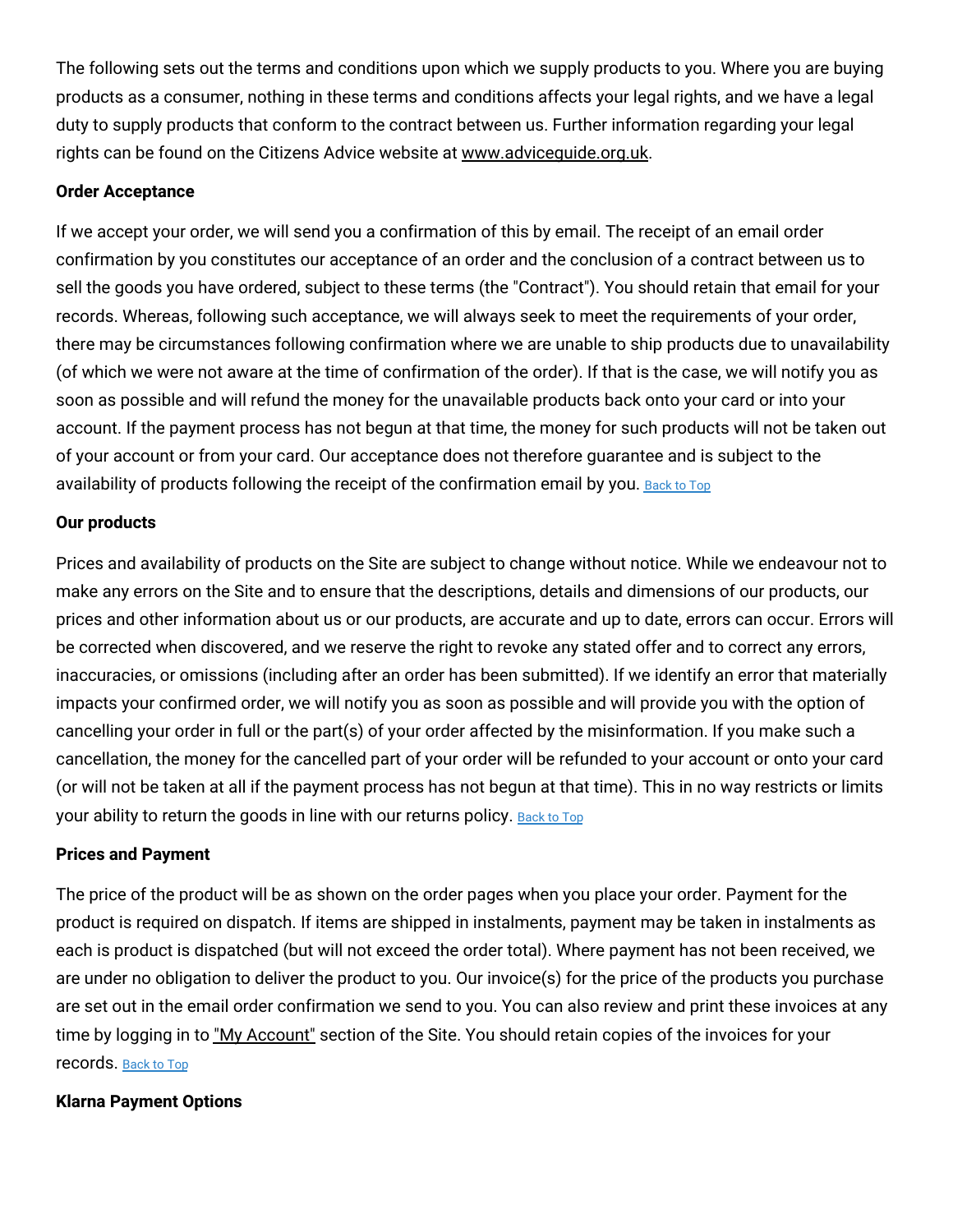In cooperation with Klarna Bank AB (publ), Sveavägen 46, 111 34 Stockholm, Sweden, we offer you the following payment options. Payment is to be made to Klarna:

# **Pay Later (invoice 30 days)**

Pay in 30 days: The payment period is 30 days from shipment of the goods or tickets/ availability date of the service. You can find the complete terms and conditions for the this payment method in the United Kingdom is available [here.](https://cdn.klarna.com/1.0/shared/content/legal/terms/0/en_gb/pay_after_delivery)

## **Pay Later in 3 instalments**

Pay Later in 3 instalments: Pay later in 3 will allow you to spread the cost of your purchase over 3 equal payments. The payment for each instalment will automatically be collected from the debit or credit card you entered at checkout. Your first instalment will be collected when your order is confirmed by the merchant and instalments 2 and 3 are scheduled 30 and 60 days later, respectively. You can find the terms and conditions for Pay Later in 3 instalments [here.](https://cdn.klarna.com/1.0/shared/content/legal/terms/0/en_gb/slice_it_card)

## **Slice it**

With the financing service from Klarna you can pay your purchase in flexible or fixed monthly instalments according to the conditions stated in the checkout. The instalment payment is due at the end of each month after submission of a separate monthly invoice by Klarna. Further information regarding Slice It including terms and conditions and Standard European Consumer Credit Information you can find [here.](https://cdn.klarna.com/1.0/shared/content/legal/terms/0/en_gb/account_agreement)

The payment methods Pay later and Slice It are only available in case of a positive credit assessment. For this purpose, during the order process and handling of your purchase, we forward your data for an address and credit check to Klarna. We can only offer you the payment methods available based on the result of the credit check. General information about Klarna and the user terms per country can be found on klarna.com. Your personal data is handled in accordance with applicable data protection law and in accordance with the information in Klarnas privacy statement. [Back](#wfuk-terms-top) to Top

#### **Delivery**

Typical methods and costs of delivery are as shown [here](https://www.wayfair.co.uk/help/article/delivery_info) and are confirmed at checkout. We will give you an estimated date for delivery, and we will endeavour to deliver any products ordered within the estimated period and will deliver your order within 30 days of the Contract date unless otherwise agreed with you as stated in our email order confirmation (see Order Acceptance, above). Please note that some products require a signature as proof of delivery.

Delivery may be delayed due to circumstances outside of our control. If this occurs, we will notify you as soon as possible and take steps to minimise the effect of the delay. We shall have no liability for delays.

In the event of a failed delivery to you, our courier may re-attempt delivery, leave your delivery with a neighbour or in a safe place outside of your home or leave you a card or contact you to re-arrange delivery. In such event, we may charge you for storage costs and further delivery costs. If we are unable to contact you to re-arrange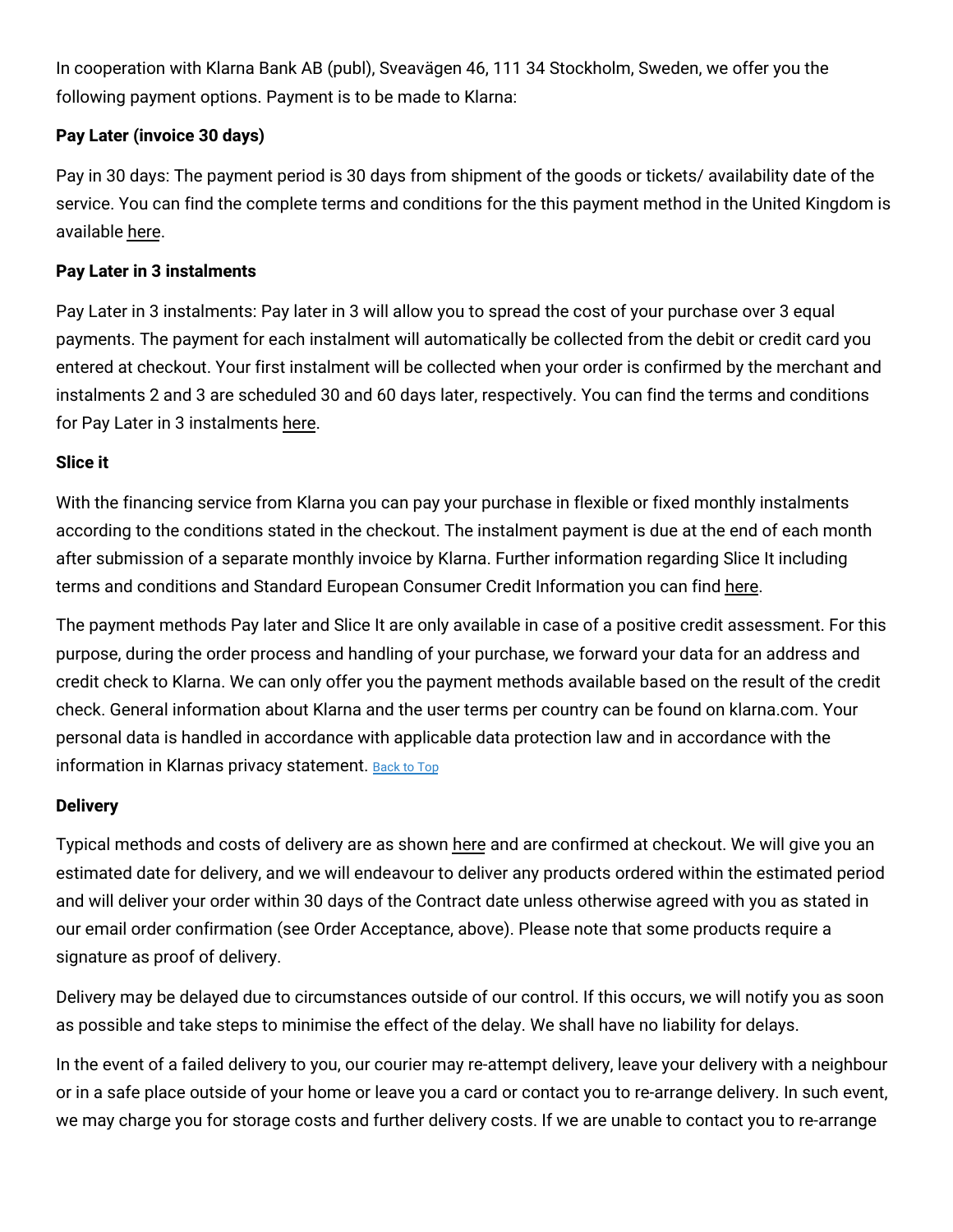# **Risk and Ownership**

You will be responsible for the products from the time we deliver the products to you at the stipulated delivery address. You will own a product once we have received payment in full for that product. [Back](#wfuk-terms-top) to Top

# **Right to Cancel**

You have certain rights to cancel your Contract as set out in our [Returns](https://www.wayfair.co.uk/help/article/return_policy) Policy. Your rights depend upon what you have bought, the reason for your return and when you decide to end the Contract. If you have taken advantage of any manufacturer's warranty applicable to the product you have bought you may have rights under that warranty which you should direct to the manufacturer.

Certain orders may constitute improper use of our Site and "Wayfair Rewards". We reserve the right, at our sole discretion, to refuse or cancel any Contract for any reason. Payment will not be taken, or will be refunded, for any refused orders. Your account, including Wayfair Rewards, may also be restricted or terminated for any reason, at our sole discretion, if you have breached these Terms of Use and Sale or any other policy or terms of use relating to the Site or if you have otherwise misused the Site. Verification of certain information may be required prior to the acceptance of any order. An order may not be accepted if such information is not forthcoming from you following such a request. [Back](#wfuk-terms-top) to Top

# **Warranties and Disclaimers: Sale of Goods**

We are under a legal duty to supply products that are in conformity with the Contract and, where you buy as a consumer, you have certain rights, including legal rights relating to faulty or misdescribed goods which apply in addition to our Returns Policy.

To the fullest extent permissible under applicable law, we disclaim any and all warranties of any kind, whether express or implied, in relation to the products. This does not affect your legal rights where you buy as a consumer, nor does it affect your rights to cancel any Contract under the Consumer Contracts (Information, Cancellation and Additional Charges) Regulations 2013. [Back](#wfuk-terms-top) to Top

# **Limitation of Liability: Sale of Goods**

We are only responsible for losses that are a natural, foreseeable consequence of our breach of these Terms of Sale. IN NO EVENT SHALL WE OR OUR OFFICERS, DIRECTORS, EMPLOYEES, AGENTS, SUCCESSORS, OR SUBSIDIARIES BE LIABLE TO YOU UNDER ANY CONTRACT FORMED UNDER THESE TERMS OF USE AND SALE:

- 1. WHERE YOU ARE A BUSINESS, TO ANY BUSINESS FOR ANY LOSS OF REVENUE, PROFITS, ANTICIPATED SAVINGS, GOODWILL OR BUSINESS OPPORTUNITY, OR ANY INJURY TO BUSINESS REPUTATION; OR
- 2. ANY LOSSES THAT ARE NOT REASONABLY FORESEEABLE BY BOTH OF US AT THE TIME OF THE